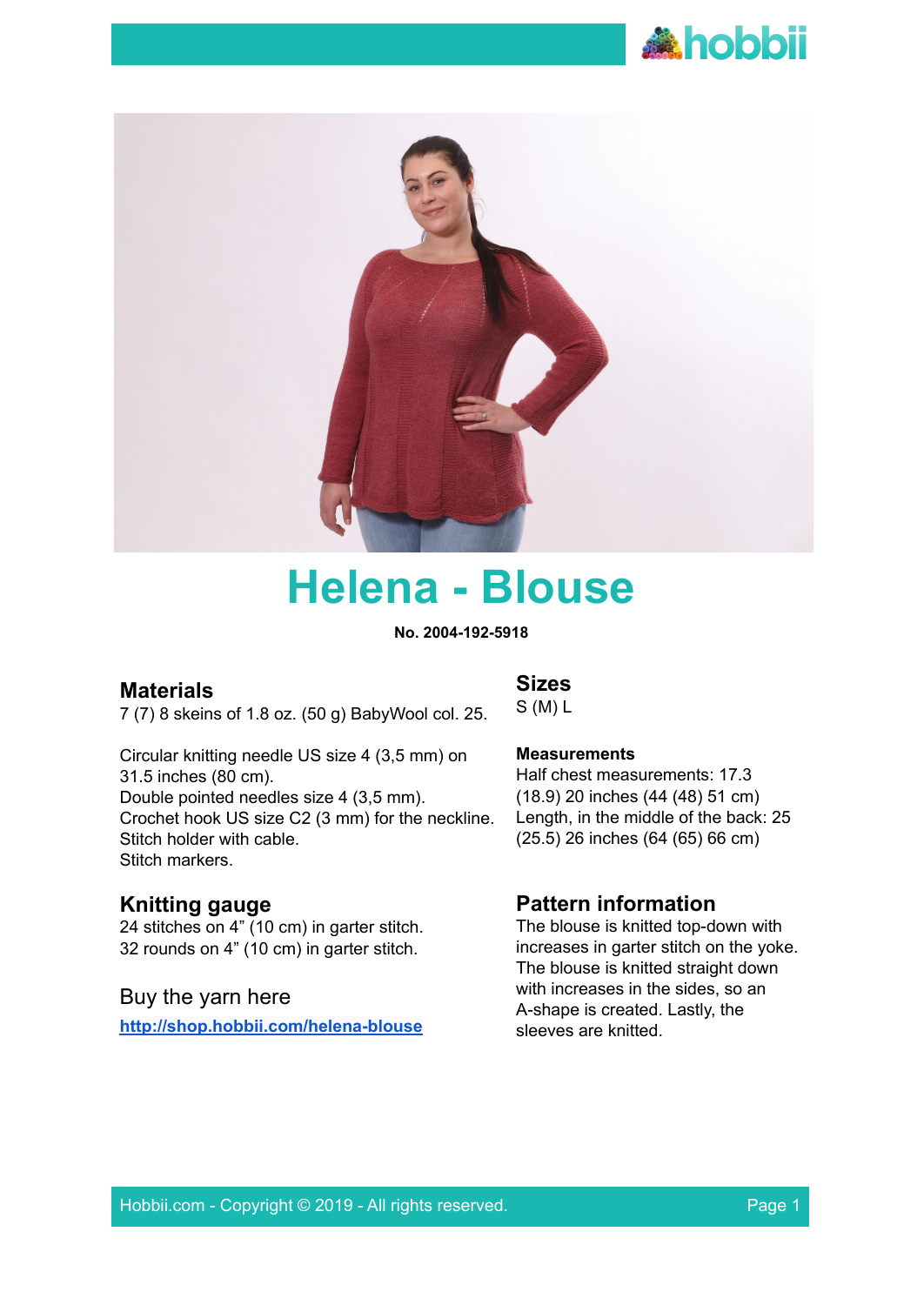

# **Pattern**

Cast on 108 (108) 120 stitches and knit in the round on the circular needle. Knit a round of knit stitches, 1 round of purl stitches and 1 round of knit stitches. Place a marker after every 9th (9th) 10th stitch = 12 stitch markers.

# **Yoke**

The yoke is knitted in garter stitch with increases in stockinette stitch.

#### **Start increases**

- 1. rnd: Purl \*9 (9) 10 stitches, yarn over\*, repeat from \*to\* till the end of the round.
- 2. rnd: work all stitches and yarn overs knitwise = 12 increases.
- 3. rnd: Purl \*9 (9) 10 stitches, knit 1\*, repeat from \* to \* till the end of the round.
- 4. rnd: Knit \*9 (9) 10 stitches, yarn over, knit 1\*, repeat from \* to \* till the end of the round.
- 5. rnd: Purl \*9 (9) 10, work the yarn over knit wise, knit 1\*, repeat from \* to \* till the end of the round = 12 increases.
- 6. rnd: Work all stitches knitwise.
- 7. rnd: Purl \*9 (9) 10 stitches, yarn over, knit 2\*, repeat from \* to \* till the end of the round.
- 8. rnd: Work all stitches and the yarn overs knitwise.
- 9. rnd: Purl \*9 (9) 10 stitches, knit 3\*, repeat from\* to \* till the end of the round.
- 10. rnd: Knit \*9 (9) 10 stitches, yarn over, knit 3\*, repeat from \* to \* till the end of the round.
- 11. rnd: Purl \*9 (9) 10 stitches, knit 4\*, repeat from \* to\*till the end of the round.
- 12. rnd: Work all stitches knitwise.

Repeat rounds 1-12, with 1 more stitch after the yarn over = increases on every 4th round = 12 increases per increasing round.

Increase until you have 9 (9) 10 purl stitches and 19 (21) 22 knit stitches = 336 (360) 384 stitches.

#### **Divide the work for into sleeves and body**

Place 66 (71) 76 stitches on a stitch holder for the sleeves = stripes in purl, stockinette stitch, purl stockinette stitch, purl), knit the front (=stockinette, purl, stockinette, purl, stockinette, purl, stockinette), place 66 (71) 76 stitches on a stitch holder for the sleeves (= stripes in purl, stockinette stitch, purl, stockinette stitch, purl), knit the back (=stockinette stitch, purl, stockinette stitch, purl, stockinette stitch, purl, stockinette stitch). You should have 102 (109) 116 stitches for the back and the front piece respectively.

# **Body**

Cast on 5 (6) 7 stitches under each sleeve =  $214$  (230) 246 stitches. These new stitches are knitted in garter stitch.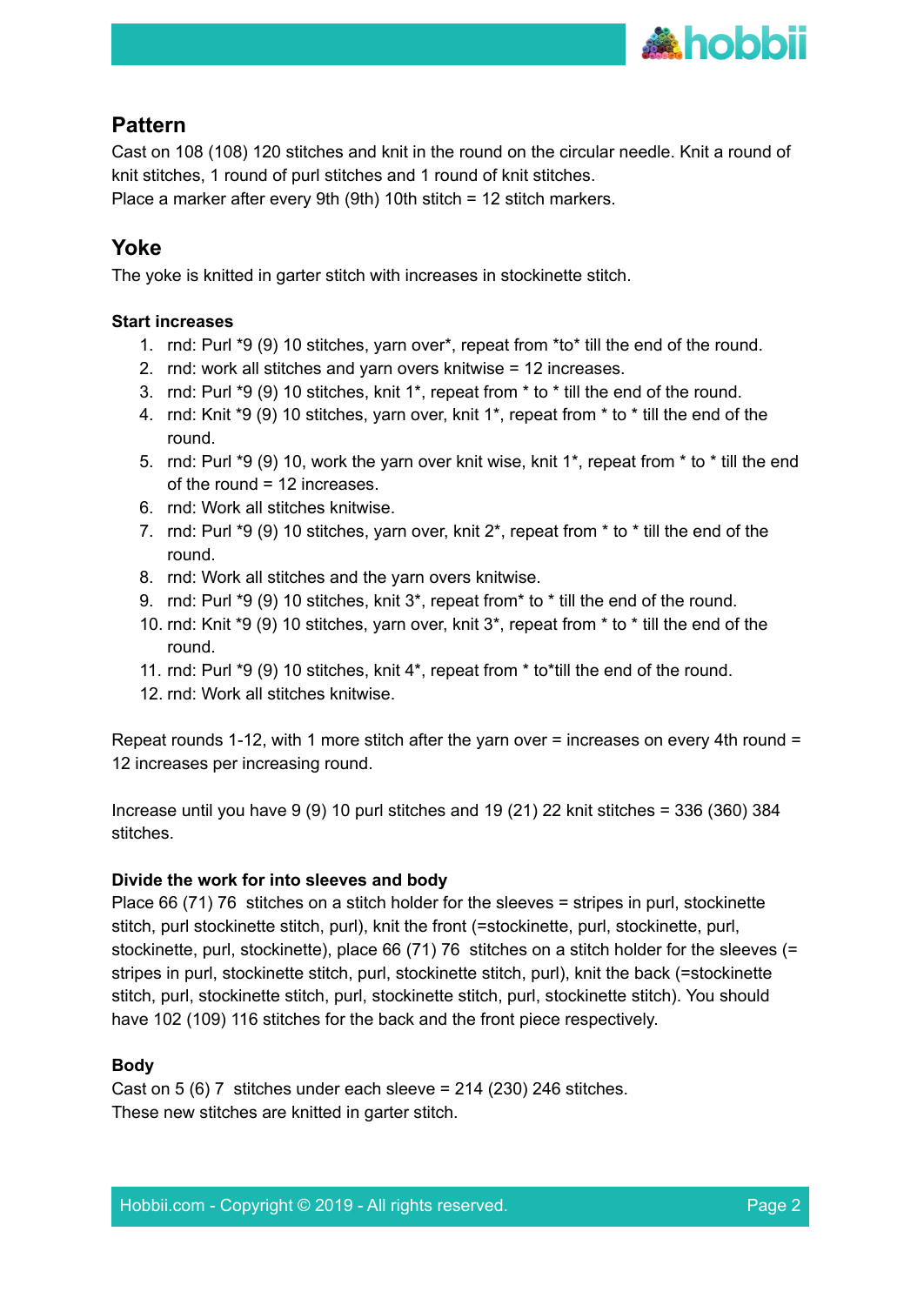

Continue in pattern 1.6 inches (4 cm) straight up. Place a marker under each sleeve = side seams and the beginning of the round.

#### **Start increasing in the stripe with ridges to make the A-shape**

Increase in each side of the garter stitch knitted piece in the side seams. Increase on a knit stitch round.

\*Knit until you reach the garter stitch knitted stripe in the side seams, pick up the strand between stitches and knit it through the back loop, knit the piece with ridges, pick up the strand between stitches and knit it through the back loop\*, repeat from \*to\* in the other side seam = 4 increases.

Increase every 1.2 inches (3rd cm) until the work measures 25 (25.5) 26 inches (64 (65) 66 cm) from the cast-on-edge.

#### **Edge**

Knit 6 rounds of garter stitch over each stitch. Cast off knitwise.

#### **Sleeves**

Place the sleeve stitches on double pointed needles and pick up 5 (6) 7 stitches under the sleeve = 71 (77) 83 stitches. Be aware that the ridge pattern fits when knitting in the round.

Knit 1.6 inches (4 cm) straight up in pattern.

Decrease in both sides every 13. (11.) 9. rounds until you have 55 (57) 59 stitches. Knit straight up until the sleeve measures approx. 15 inches (38 cm) or until you reach the desired length.

# **Edge**

Knit 6 rounds of garter stitches.

Cast off knitwise.

Knit one more sleeve like this.

#### **Neckline**

Crochet a round of slip stitches around the neck.